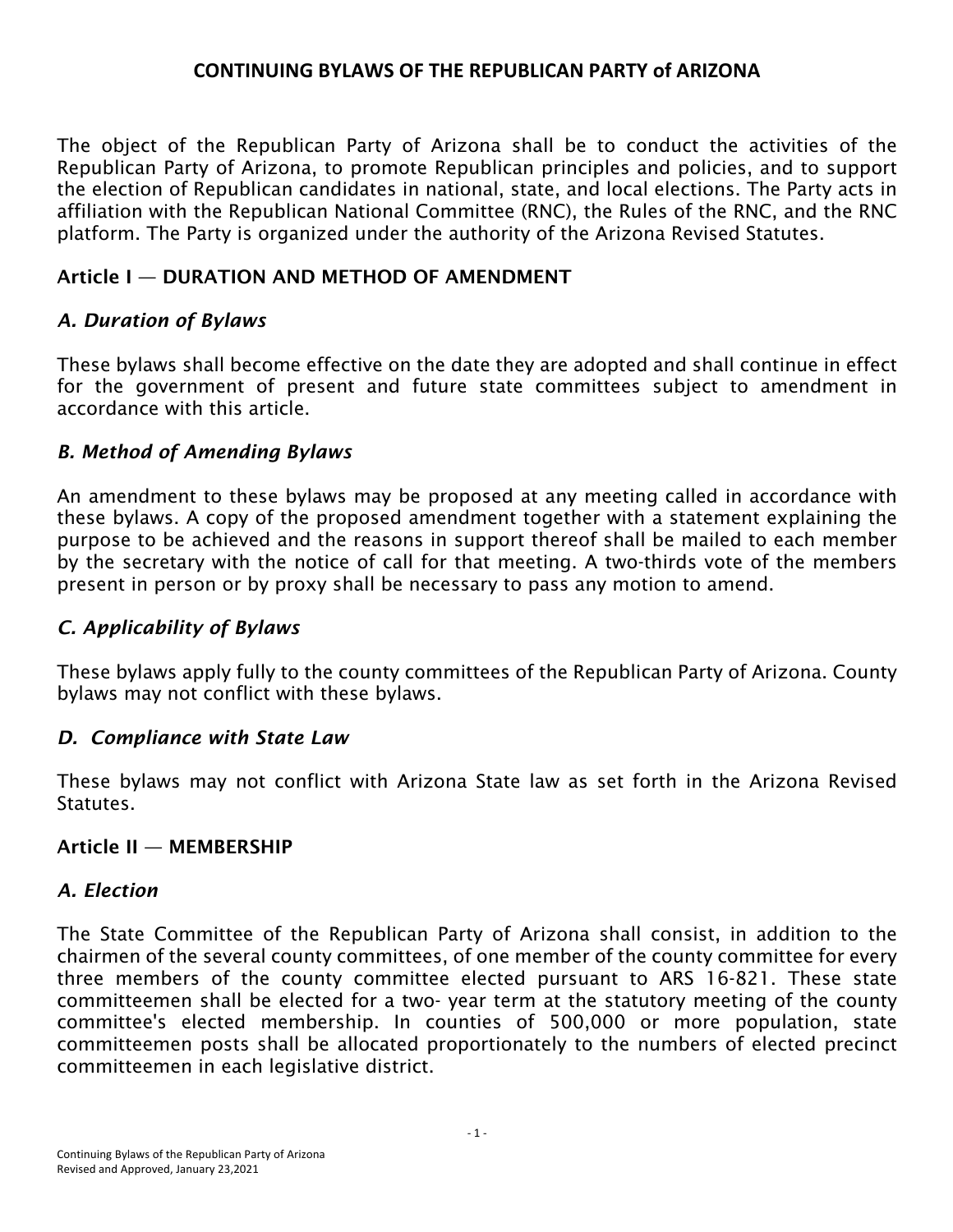### *B. Vacancies*

In addition to vacancies created by death or resignation, in counties with populations of less than 500,000 persons, a vacancy shall exist in the state committee when a member moves from the county from which he/she was elected. In addition to vacancies created by death or resignation in counties with populations of 500,000 or more persons, a vacancy shall exist in the state committee when a member moves from the legislative district from which elected. In addition to the vacancy in the office of a PC as set forth in the Bylaws, pursuant to the provisions of title 16, Section 821-B, a vacancy shall be as set forth in title 38, section 291. A vacancy shall also be as set forth in A.R.S. 16-822(D).

No party official shall recommend a person to fill a vacancy in the state or a precinct committee who has, during the previous year, (i) donated to any general election candidate for public office other than a Republican, (ii) volunteered for such a candidate, or (iii) made public statements advocating for the election of such a candidate. This paragraph shall not apply if there is no Republican nominated as a general election candidate.

# *C. Filling of Vacancies*

The state chairman shall appoint a replacement for a vacancy in the office of state committeeman with the advice and consent of the county chairman of the county in which the vacancy occurred. In counties with populations of 500,000 or more persons, such appointment shall also require the advice and consent of the district chairman of the district in which the vacancy occurred. All state committeeman vacancies shall be filled by an elected precinct committee person who resides in that district or county where vacancy occurred.

### Article III — MEETINGS 1. Notice

The chairman of the state committee shall cause notice of the time, place, and proposed rules of *any meeting* of the state committee (statutory, mandatory, or otherwise) to be mailed by United States mail to each state committeeman at least ten days before the date of the meeting. If the state committeeman has provided a valid email address and has authorized the chairman to give notice to the state committeeman by email instead of by United States mail, the chairman of the state committee shall provide notice of the meeting by email at least ten days before the date of the meeting.

### *A. Statutory Organizational Meeting*

The statutory organizational meeting shall convene no earlier than ten days after the last county statutory meeting and no later than the fourth Saturday in January in each oddnumbered year. At the meeting, the state committee shall organize itself by electing from its membership a chairman, a secretary, and a treasurer and shall transact such other business as may properly come before it.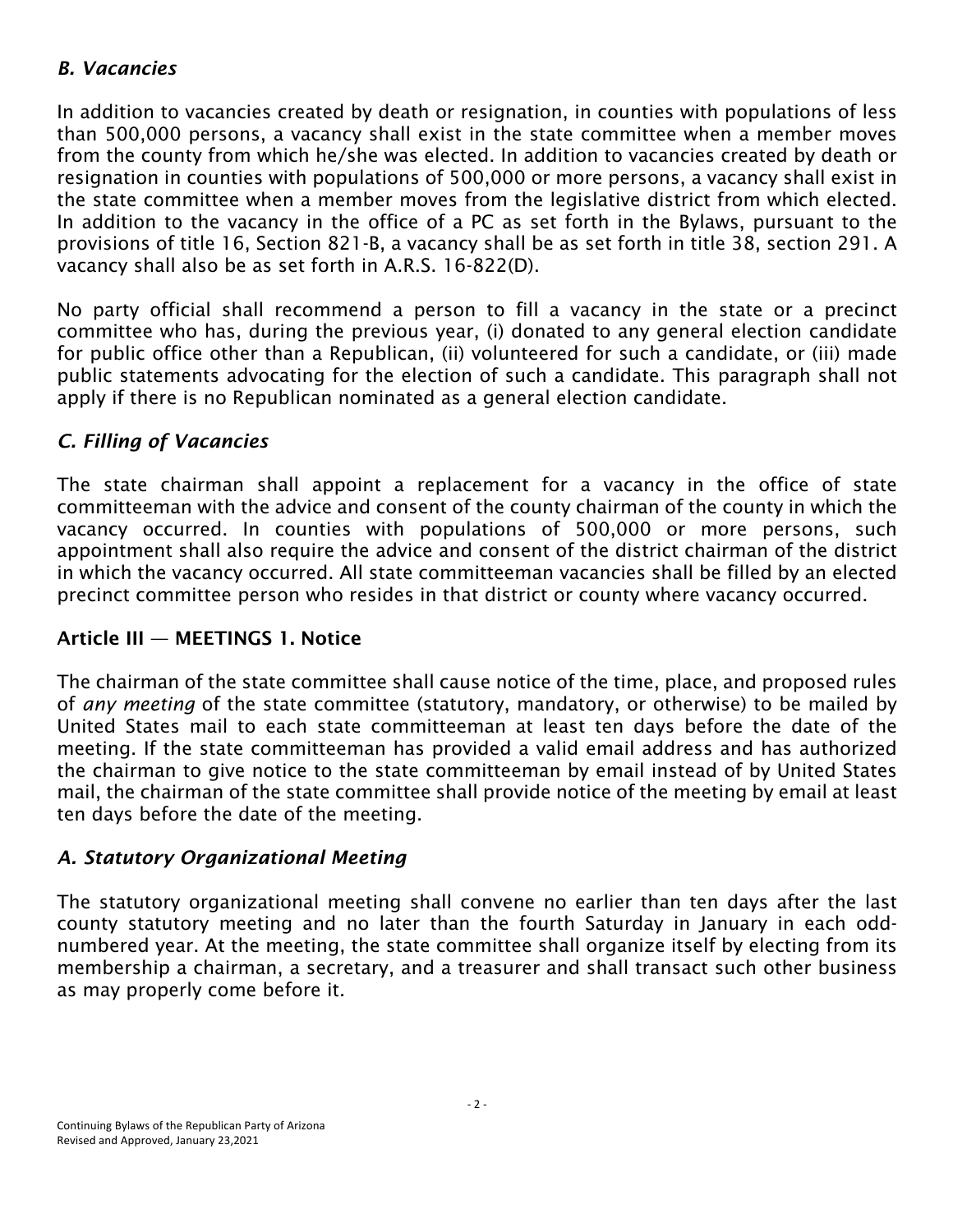#### *B. Mandatory Meeting*

The mandatory meeting of the state committee shall be held in January of each of evennumbered year to receive reports of officers, to elect non-statutory officers, and to conduct such other business as may properly come before the meeting.

### *C. Special Meeting*

Special meetings may be held at any time.

1. A written call issued by the state chairman, or signed by 20% or more of the members of the state committee representing at least nine counties, or signed by 40% of the voting members of the executive committee; and

2. The call and notice must contain the time and place of the special meeting and the object or objects thereof.

Any call must be delivered to the secretary at least thirty days before the date of the proposed meeting. In the event of a call issued by members of the state committee or of the executive committee, the secretary shall immediately notify each person or group who may be threatened by the object of the meeting and give them ten days to inspect the call and challenge any questionable signatures. If at the expiration of such time, the required number of qualified signer's remains, the secretary shall send notice of the call.

No business other than that stated in the notice of call shall be transacted at a special meeting.

#### *D. Quorum*

One third of the members of the state committee must be present in person or by proxy and representing at least eight counties in order to constitute a quorum for any meeting. If a quorum shall fail to attend at the time and place fixed for any meeting, a majority present in person or by proxy may adjourn the meeting from time to time without notice other than an announcement at the meeting until a quorum shall be present, at which time any business may be transacted at the original meeting.

#### *E. Proxies*

At all meetings of the state committee members shall be entitled to vote in person or by proxy given to a qualified Republican elector of the county, congressional district, and in counties of 500,000 or more population, legislative district where member resides. Every proxy shall be attested by a notary public or two witnesses other than the principals. A proxy shall be in effect for only the meeting for which it is given. A proxy shall be in substantially the same form as at the Appendix.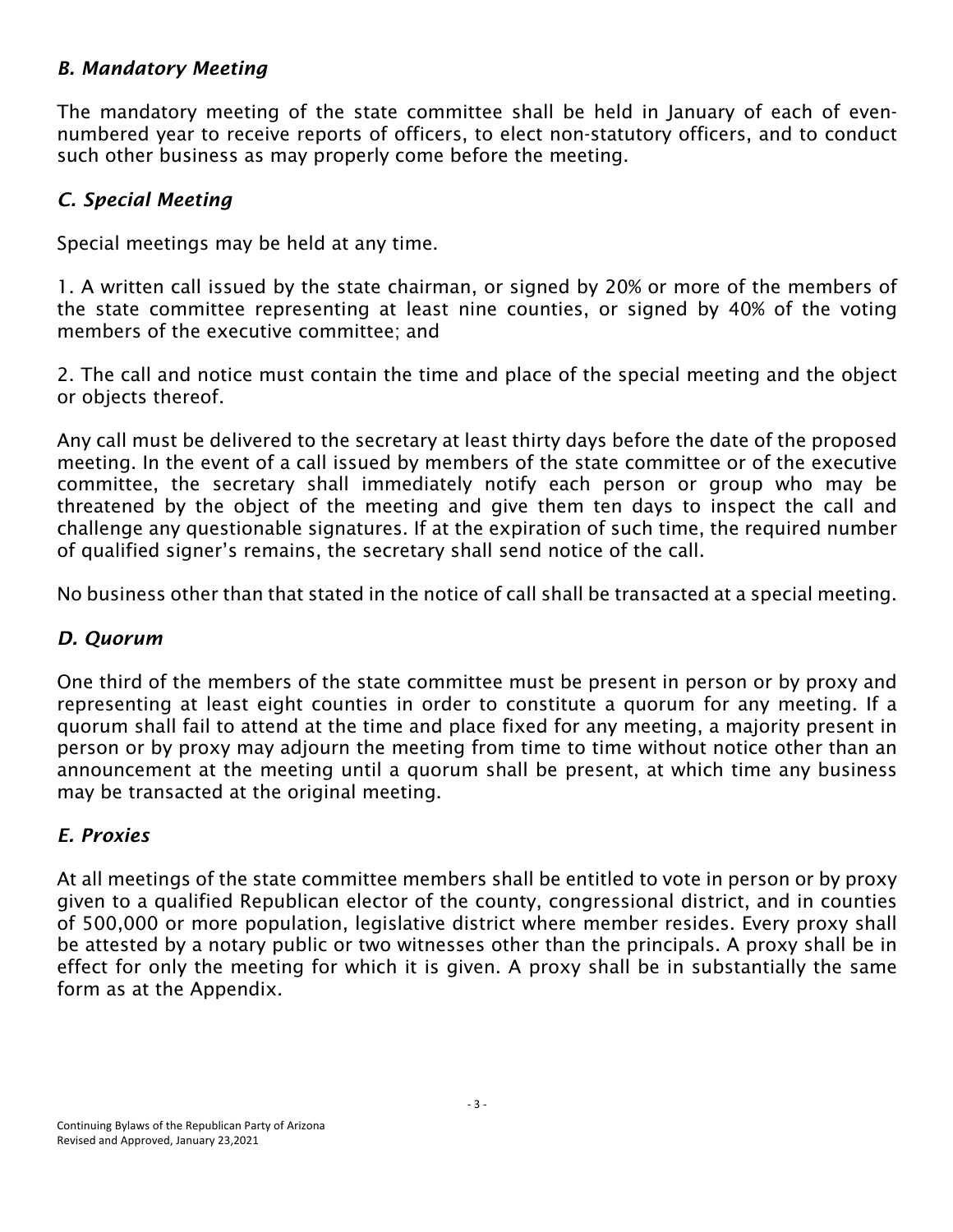### *F. Manner of Voting*

In every ballot the votes shall be counted individually. A roll call vote shall be taken on the demand of 10% of the members present in person or by proxy. No voting by unit rule shall be permitted. On any vote utilizing a written ballot, the resulting vote count (Teller's Report) shall be read to attendees and included in all copies of the minutes.

Any election shall require paper ballots or a paper ballot backup should electronic or online voting be used as the primary method. The paper ballots should provide an auditable trail and result. Paper ballots and paper ballot backups shall be preserved for 6 months. Challenges to elections shall be initiated within 10 calendar days of the ballot. Challengers shall be permitted in-person inspection of the paper ballots and paper ballots backups. Inperson inspection shall be conducted in the presence of two observers. One shall be selected by the challenged party and one shall be selected by the challenger.

# *G. Order of Business*

# 1. Parliamentary Practice

Robert's Rules of Order shall govern the conduct of all meetings of the state committee when they are not inconsistent with these bylaws.

# 2. Statutory Meetings

Unless otherwise determined by the Chairman, the order of business for statutory organizational meetings shall be:

(a) Call to Order,

(b) Invocation and Pledge of Allegiance,

(c) Program (Speakers and committee reports may be scheduled to accommodate their schedules and to fill gaps, such as waiting for ballot counts, in the meeting.),

- (d) Credentials Committee report and declaration of quorum,
- (e) Rules Committee report,
- (f) Treasurer's report,
- (g) Election of statutory officers,
- (h) Congressional district caucuses to elect state executive committee members,
- (i) Other business, and
- (j) Adjourn.

### 3. Mandatory Meeting

Unless otherwise determined by the Chairman, the order of business for mandatory meetings shall be:

- (a) Call to order,
- (b) Invocation and Pledge of Allegiance,

(c) Program (Speakers and committee reports may be scheduled to accommodate their schedules and to fill gaps, such as waiting for ballot counts, in the meeting.), (d) Credentials Committee report and declaration of quorum,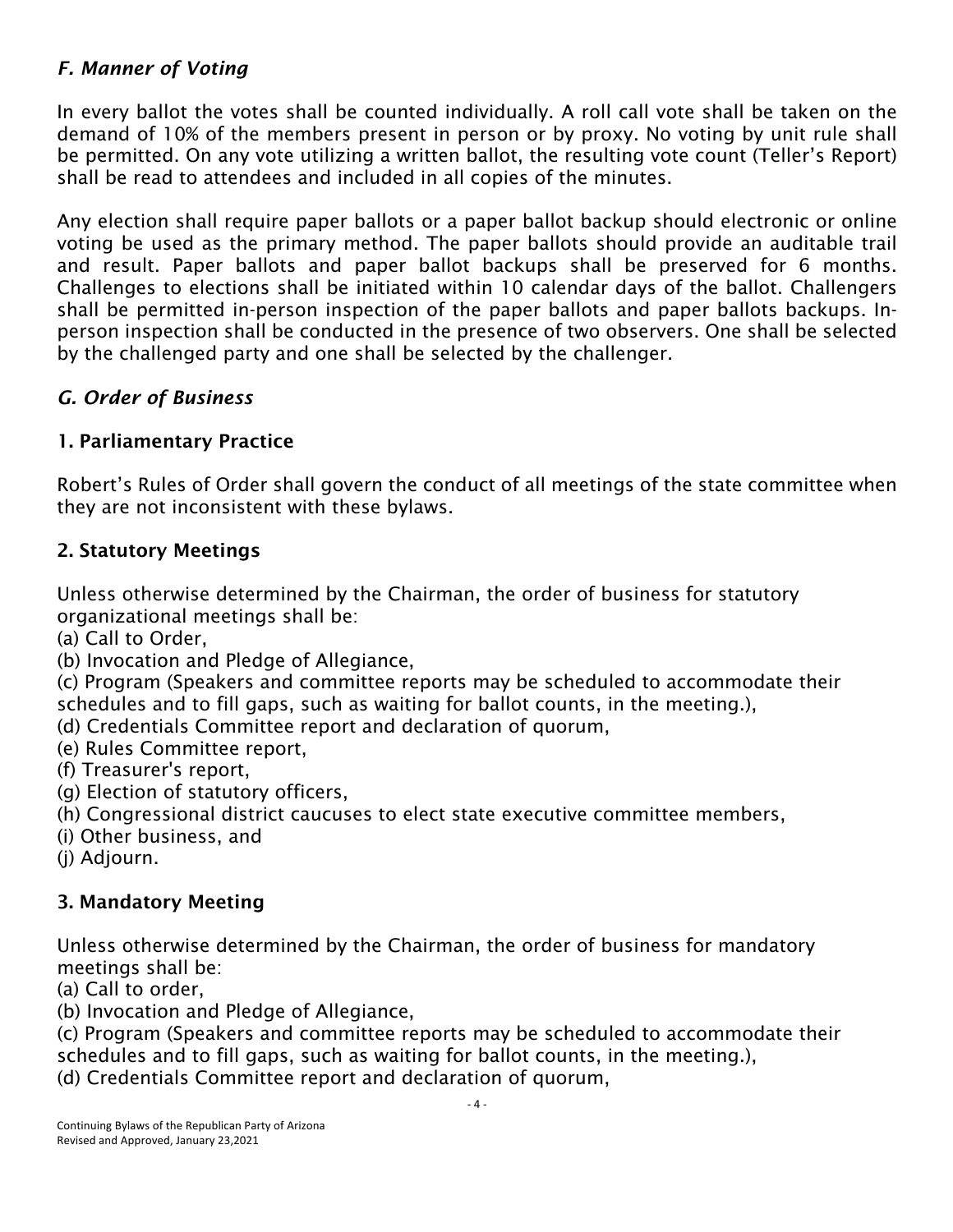- (e) Rules Committee report,
- (f) Reports of officers including treasurer,
- (g) Election of non-statutory officers,
- (h) Other business,
- (i) Adjourn.

### 4. Special Meetings

The order of business for special meetings shall be:

- (a) Call to order,
- (b) Invocation and Pledge of Allegiance,
- (c) Proof of proper call of the meeting,
- (d) Credentials Committee report and declaration of quorum,
- (e) Rules Committee report,
- (f) Business as stated in the call,
- (g) Adjourn.

# *H. Resolutions*

# 1. Resolutions Committee

The state chairman shall appoint a resolutions committee for each statutory organizational and mandatory meeting. The committee shall consist of one member from each county with population under 500,000 and one member from each legislative district in counties with populations over 500,000; each recommended by the respective county or district chairman.

# 2. Procedures

Proposed resolutions, other than memorial, may be no more than 250 words long and must be submitted 45 days before the scheduled state party meeting in order to be considered by the resolutions committee. The title of the resolution shall not count towards the 250 limit. The committee may initiate, recommend, modify or reject any resolution or resolution title. Since the committee's purpose is to give the full assembly the benefit of its complete debate and mature judgment, motions to table or to close or limit debate will not be allowed. All resolutions submitted to the committee shall be sent with the committee's recommendations and vote count to each state committeeman with the notice of call of the meeting.

### 3. Memorials

Resolutions memorializing deceased individuals may be submitted to the state chairman or executive director at any time.

### 4. Floor Resolutions

Any resolution may be brought to the floor of any state committee meeting if it is sponsored by at least 20% of the state committeemen present in person and who represent at least four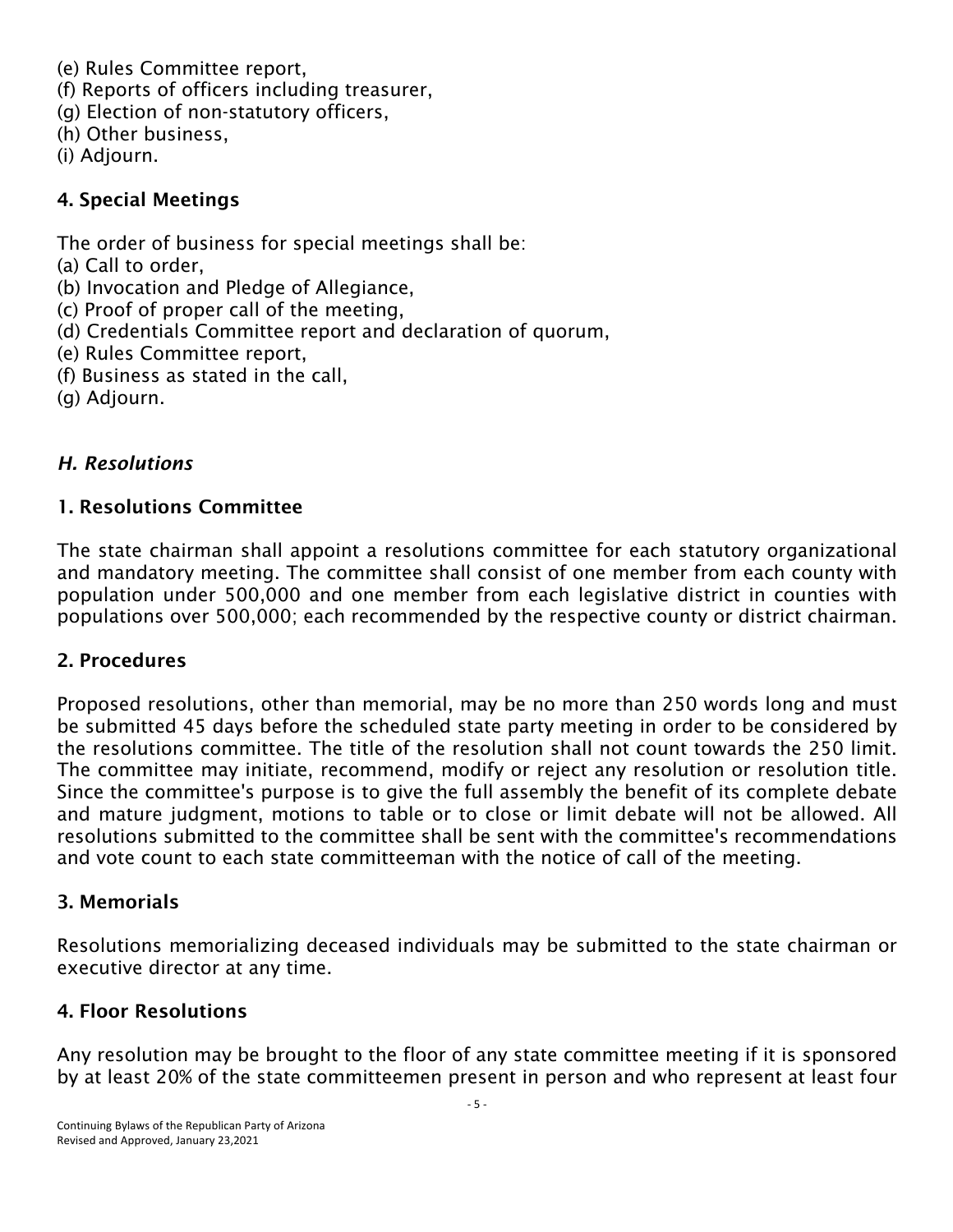counties. Each such resolution, unless previously submitted to the resolutions committee and included with the call, must be submitted in sufficient copies for all state committeemen present in person.

### Article IV — OFFICERS

# *A. List of Officers and Terms of Office*

# 1. Statutory Elective Officers

Chairman, secretary, and treasurer: two-year terms beginning and ending at statutory organizational meeting.

# 2. Non-Statutory Elective Officers

First, second, and third vice chairman; assistant secretary; assistant treasurer; sergeant at arms and assistant; two-year terms beginning and ending at mandatory meeting.

# 3. Appointive Officers

The state chairman shall appoint a chaplain, finance chairman, general counsel, registration chairman, education chairman and such other officers, as may be helpful from time to time: all to serve at his pleasure. Officers shall hold office for the term specified and until their successors are qualified unless sooner removed as provided in these bylaws.

# *B. Qualifications for Elective Office*

Elected officers of the state committee and elected members of the executive committee from the congressional districts shall, at the time of their election be members of the state committee. In the choice of persons for office, there shall be no discrimination because of sex, race, creed, color, age, religion or national origin.

# *C. Method of Electing Officers*

1. The statutory elective officers of the state committee and members of the executive committee from the congressional districts shall be elected at the statutory organizational meeting. The non-statutory elective officers shall be elected at the mandatory meeting of the state committee. Election shall be determined by the majority of the members of the state committee present and voting either in person or by proxy or, in the case of an executive committee member from a congressional district, by a plurality of the members of the state committee present and voting at the district caucus, either in person or by proxy. The Chairman may adopt new technologies to improve voting methods with the advice and consent of a majority of the State Committee at a meeting where a quorum is present. The Chairman shall also ensure that any voting method employed include a paper ballot backup to facilitate recounts and guarantee transparency.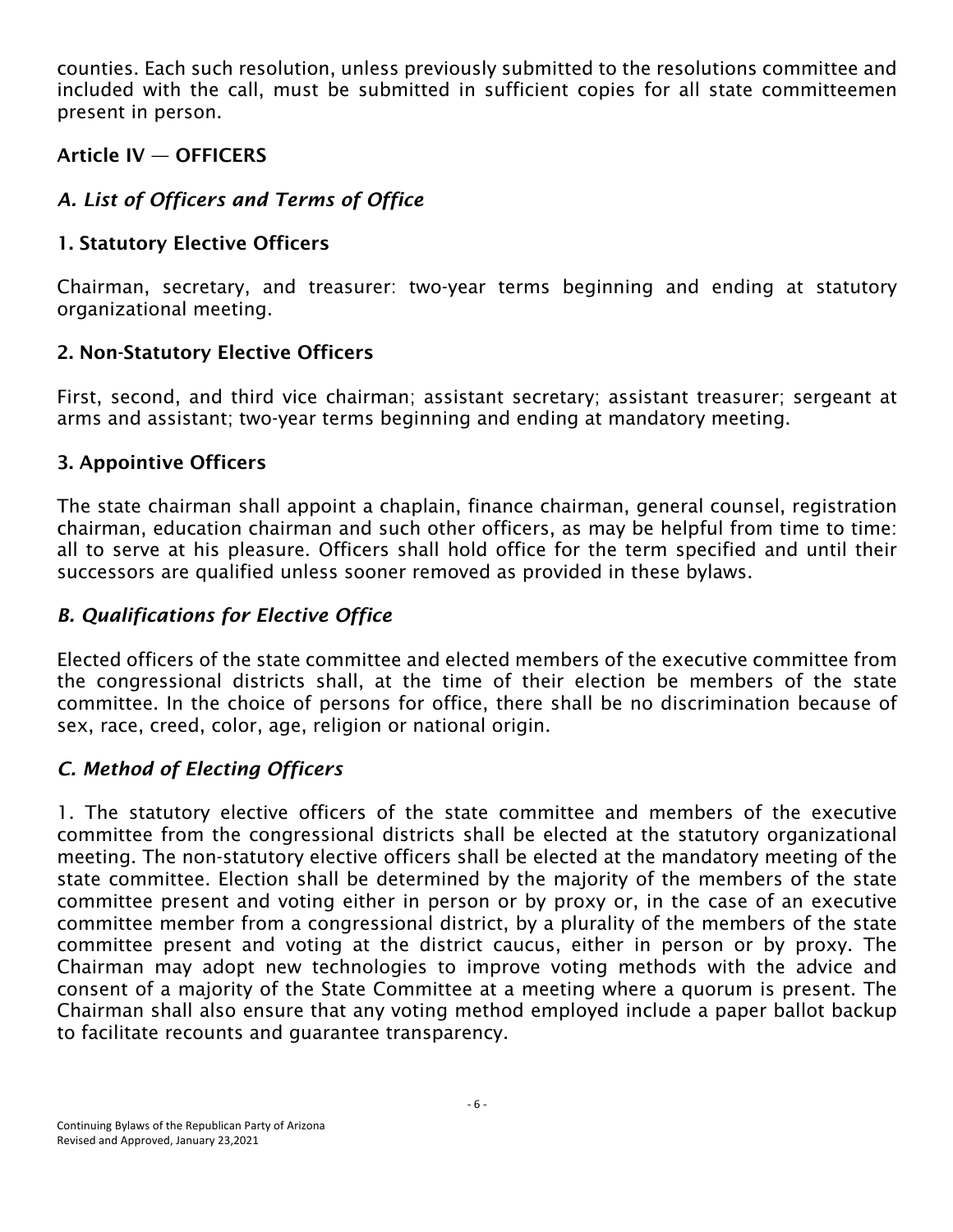2. Prior to the statutory organizational and mandatory meetings, the state chairman shall appoint a nominating committee and chairman thereof to recruit candidates for statewide party offices. The nominating committee shall meet before the call is issued the report of the nominating committee shall be included in the call of the meeting. This report shall not preclude nominations from the floor.

# *D. Removal of Officers*

An elective officer of the state committee may be removed at any time by a vote to that effect by the membership of the state committee, but an elective officer may not be removed at a special meeting unless his/her proposed removal is set forth in the notice of the call of the meeting as one of the items of business of such meeting. Appointive officers shall serve subject to the pleasure of the state chairman.

# *E. Filling of Vacancies*

In case of a vacancy in an elective office of the state committee or a member of the executive committee from a congressional district and if the elected assistant is unable to serve per Article IV-F7, the state chairman shall, with the advice and consent of the executive committee, appoint a successor who shall serve until the next meeting of the state committee when a successor shall be elected to serve the unexpired term, if any. In the case of a vacancy in the office of the state chairman, unless a statutory or mandatory meeting is scheduled within 90 days, the first vice chairman shall call a meeting of the state committee within 45 days to elect a new state chairman.

In case of a vacancy in the office of the National Committeeman or National Committeewoman, each congressional district shall select a representative to serve on the Nominating Committee. This committee shall be chaired in the case of the National Committeeman vacancy, by the National Committeewoman; or in the case of the National Committeewoman vacancy, the National Committeeman. The Nominating Committee will review all candidates to ensure that they meet requirements for precinct committeeman and state committeeman. The Nominating Committee will recommend the two (2) candidates best qualified to hold the vacated office to the State Executive Committee. The State Executive Committee will elect one of the two nominees, with a majority being required, at the next scheduled State Executive Committee meeting, to complete the term of the vacated office. There will be no nominations from the floor.

# *F. Duties of Elective Officers*

### 1. Chairman

The state chairman shall be the recognized leader of the state party and, in cooperation with the county chairmen, shall coordinate statewide party activities. The chairman shall preside unless he/she shall designate a member of the State Committee preside in his/her stead. The chairman shall appoint all committees officially and shall have such usual powers of supervision and management as may be required for the effective functioning of the state party headquarters and staff or as shall be assigned to him/her by the state committee. In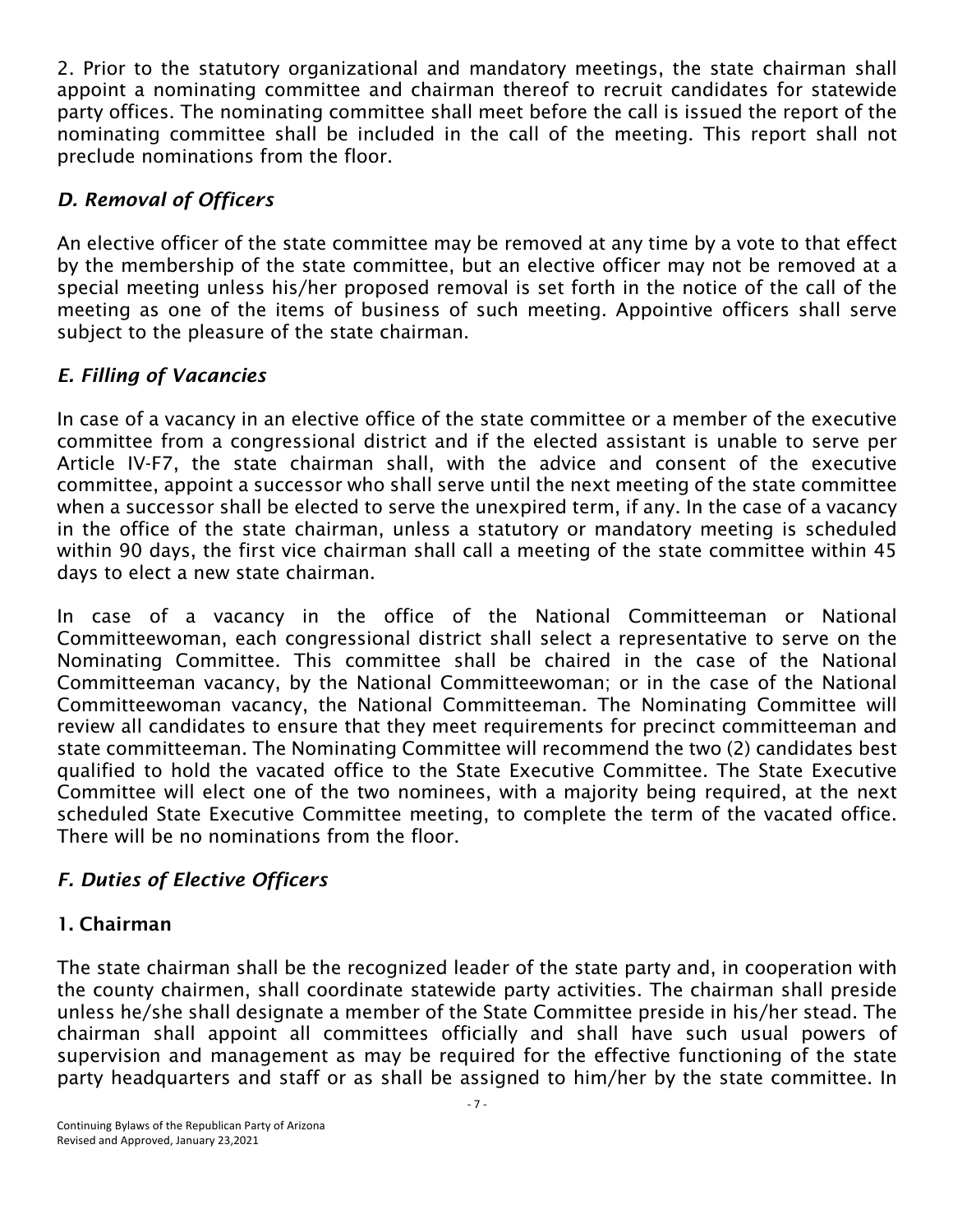cooperation with the elected State Republican Party Treasurer, the Chairman shall prepare a budget for each calendar year and submit such budget to the Executive Committee for approval. The Chairman will also be an authorized signer on all State Party bank accounts and have final approval on all proposed budget expenditures. The Chairman shall submit a monthly-itemized statement of reasonable out-of-pocket expenses required in the performance of duties as Chairman, as set forth in the annual budget. Expenses that exceed the amount budgeted in any line item in excess of \$10,000.00 shall be reported to the executive board within 5 business days.

#### 2. Secretary

The secretary shall keep minutes of all state committee and executive committee meetings, transmit all calls for the meetings, and perform such other functions as may be incidental to the office or assigned by the state chairman. He/she shall be responsible to preserve all permanent records of the state committee and relinquish them to his/her successor.

### 3. Treasurer

The treasurer shall receive all monies provided for the state committee, be custodian of the funds received, and disburse same upon order of the state chairman. All checks shall be signed by the treasurer or his/her appointed representative and countersigned by the state chairman or his/her appointed representative, who shall not be the treasurer's representative. The treasurer shall present an annual report to the state committee and periodic reports to the chairman and the executive committee at such times as they may designate. All persons authorized to sign checks on any state committee shall be bonded for at least \$100,000. The treasurer's records shall be audited or reviewed by a disinterested certified public accountant whenever the chairman or treasurer leaves office, before each statutory meeting, and at such times as the chairman or the executive committee require. The Treasurer shall preserve all permanent financial books of records, All State Party Bank accounts along with all supporting documents and relinquishing those records to his/her successor within 5 business days following the election.

### 4. First Vice Chairman

The first vice chairman shall perform such duties as the state chairman may assign and, in the state chairman's absence or in the event of a vacancy in that office, shall perform the duties of the state chairman until a successor has been elected.

#### 5. Second and Third Vice Chairman

The second and third vice chairman shall perform such duties as the state chairman may assign and, should the occasion arise, shall perform the duties of the next higher officer.

#### 6. Sergeant at Arms

The sergeant at arms shall attend all state committee's meetings and maintain order under the chairman's direction.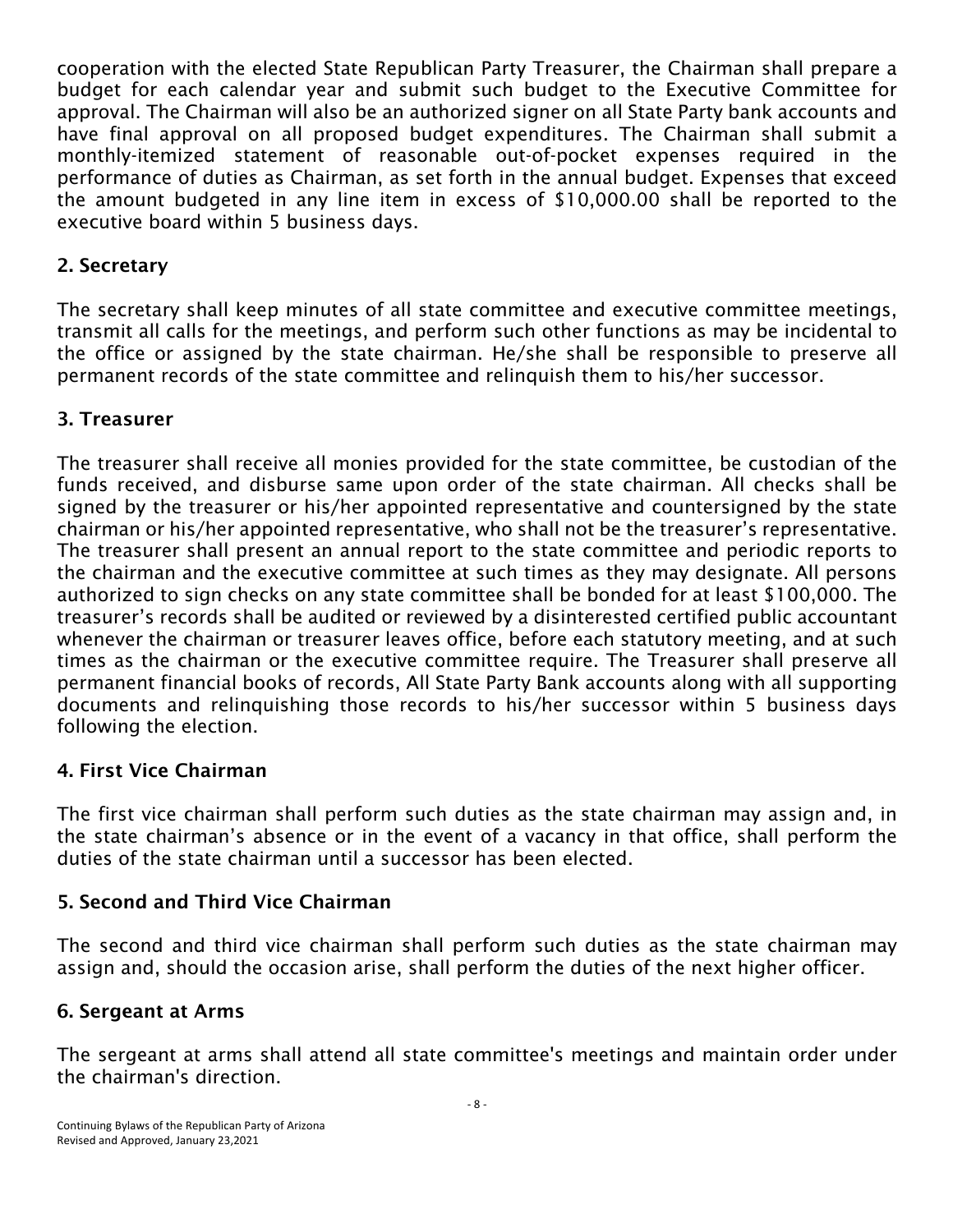### 7. Assistant Secretary, Treasurer, and Sergeant at Arms

In the absence of the secretary, treasurer, or sergeant at arms, or in the event of a vacancy in any of these offices, the elected assistant shall perform the duties of the office.

# *G. Duties of Appointive Officers*

# 1. Chaplain

The chaplain shall, at the opening of each meeting, invoke Divine guidance of the proceedings. The chaplain need not be a member of the state committee.

# 2. Finance Chairman

The finance chairman shall raise funds for the party. The finance chairman need not be a member of the state committee. He/she shall disburse no funds.

# 3. General Counsel

The general counsel shall advise the chairman and the committees on all legal matters. The general counsel of the Republican Party of Arizona shall coordinate statewide litigation and legal strategy to protect the interests of the Party, its nominees, and elected officeholders. The general counsel of the Republican Party of Arizona shall oversee any outside counsel and may represent the Republican Party of Arizona in litigation with approval of the chairman (or first vice chairman in the event of the chairman's absence or the vacancy of the office of chairman). The general counsel need not be a member of the state committee.

### 4. Registration Chairman

The registration chairman, or coordination with the county registration chairman, shall develop a statewide registration organization and implement programs to maximize Republican registration. The registration chairman need not be a member of the state committee.

# 5. Education Chairman

The education chairman, in coordination with the county education chairman, shall provide an appropriate manual and ensure that all precinct committeemen are properly trained.

# 6. Technology Chairman

The technology chairman shall be responsible for helping to maintain the Republican Party of Arizona Web site, helping to determine which technologies will be used by the Republican Party of Arizona and help to ensure that all counties and legislative districts have a web presence and shall perform such duties as assigned by the Chairman.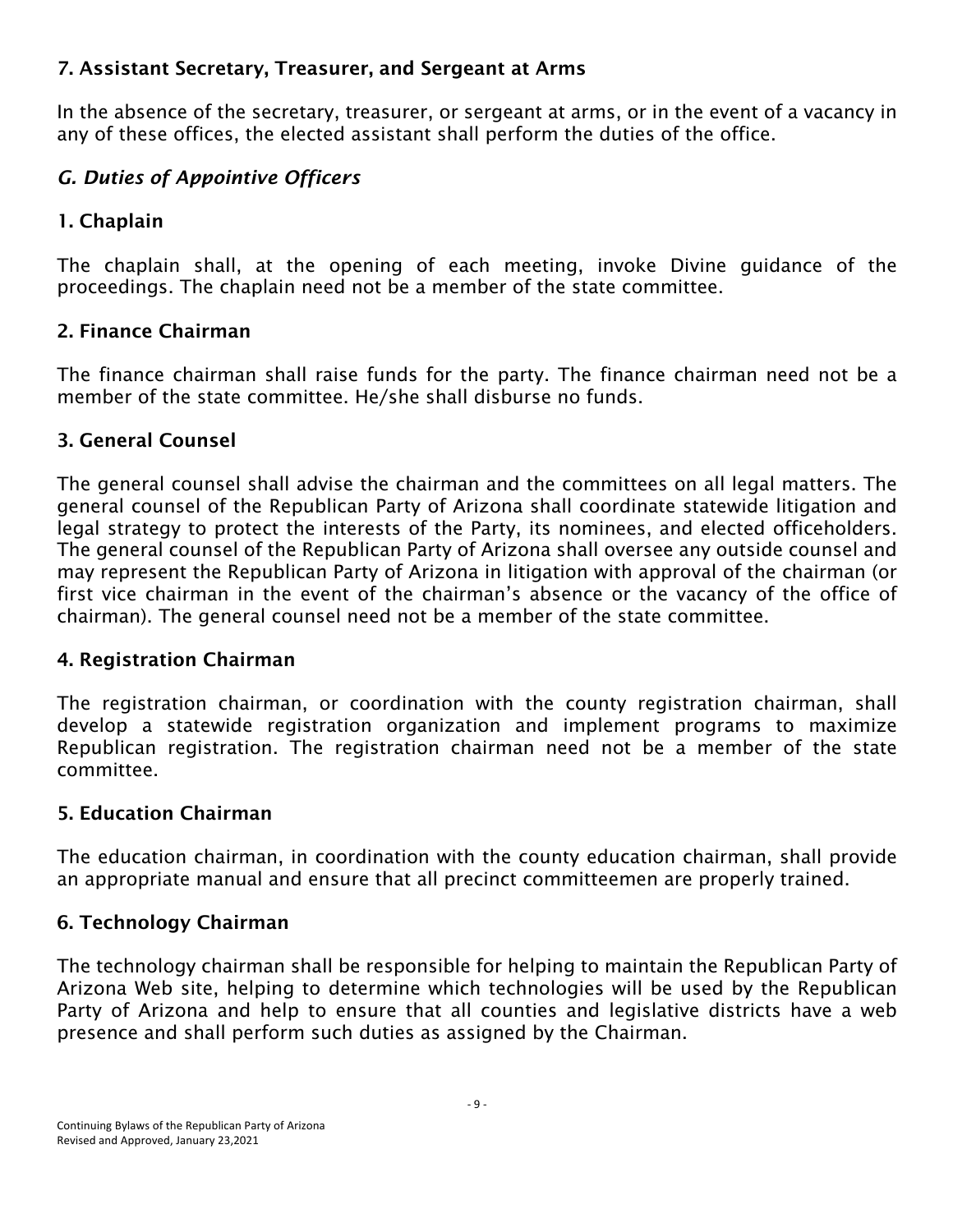### 7. Parliamentarian

The parliamentarian shall advise the chairman and the committees on all parliamentary matters and act as parliamentarian at all meetings of the state committee and executive committee. The parliamentarian need not be a member of the state committee.

### Article V — COMMITTEES

### *A. Executive Committee*

The executive committee of the state committee shall consist of the elected officers of the state committee, the national committeeman and committeewoman, the chairman and first and second vice chairman from each county, three members at large from each congressional district, and the president/chairman of each nationally recognized Republican auxiliary organization with at least 2,000 dues-paying members in the state. The state chairman shall chair the executive committee. The executive committee shall approve the annual budget and review and counsel the state chairman on all programs relating to the state party. The executive committee shall meet at least three times each year.

The state chairman may appoint non-voting members of the executive committee. A quorum for the executive committee shall be one-third of its voting members present in person and representing at least eight counties. If a quorum shall fail to attend in person at the time and place fixed for the executive committee meeting, a majority present in person may adjourn the meeting from time to time without notice other than an announcement at the meeting until a quorum shall be present, at which time any business may be transacted which might have been transacted at the original meeting.

#### *B. Finance Committee*

The finance committee shall include at least one representative from each county, appointed by the state chairman with the advice and consent of the county chairmen, and such other members as the state chairman shall appoint in consultation with the state finance chairman. Such representatives need not be members of the county or state committees. The finance committee shall assist the finance chairman in raising funds for the Party.

#### *C. Other Committees*

The state chairman may appoint such other committees as may be desirable from time to time.

### Article VI — STATE CONVENTION

#### *A. Call*

When the national committee issues the call for a national convention, the state chairman shall cause the call for a state convention to be published as provided by the rules adopted by the national committee and these bylaws. The call shall announce the apportionment of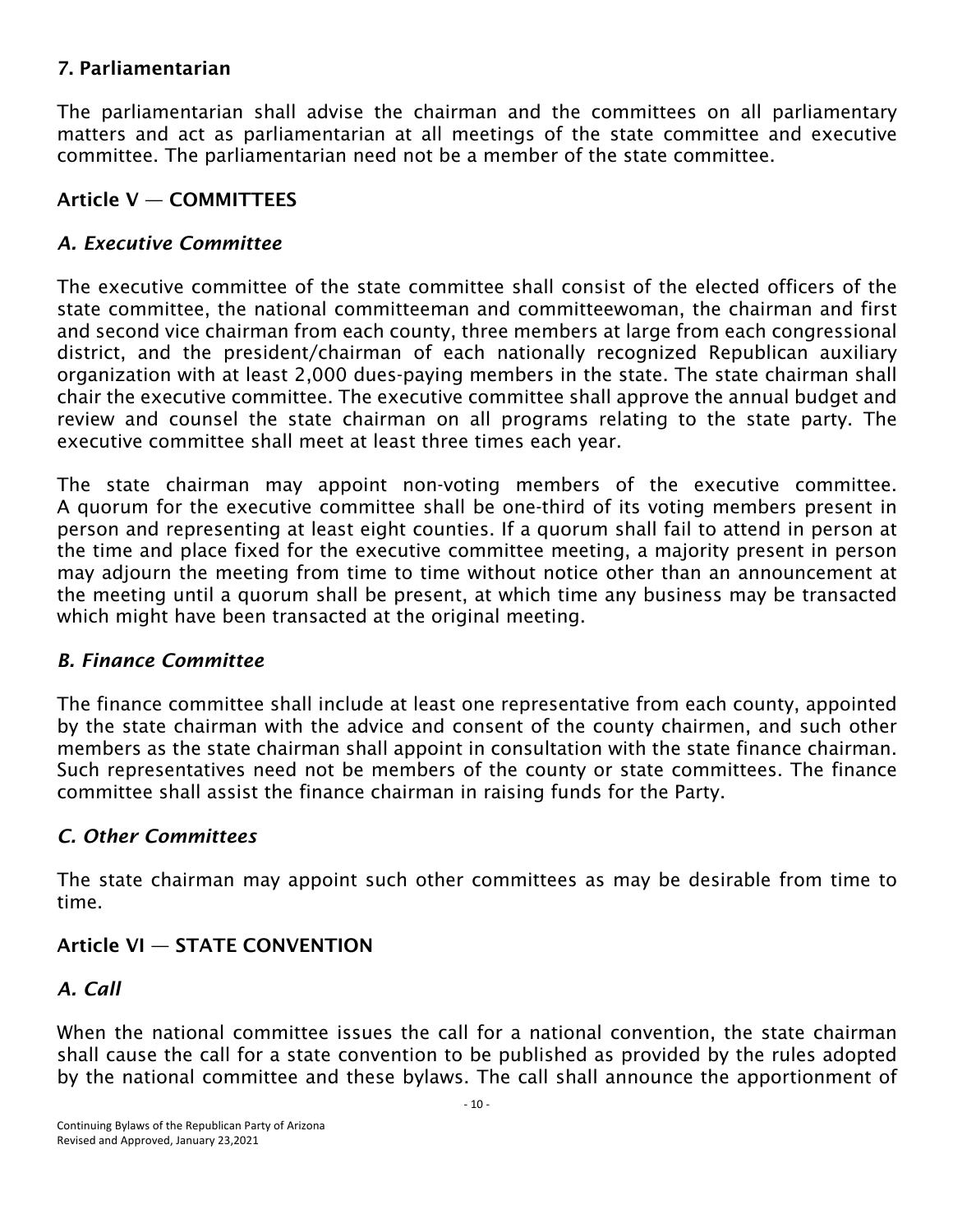delegates and alternates by county; prescribe the date, time, and place of the state convention; and state the purpose as including the election of delegates and alternates to the national convention, both at large and representing congressional districts, and the election of the national committeeman and committeewoman.

# *B. Delegates and Alternates to State Convention*

There shall be one delegate and one alternate from each county for each 1,000 registered Republicans, or major fraction thereof, as of December 31st immediately preceding the state convention. Delegates and alternates shall be duly qualified Republican electors of their respective counties. The delegates and alternates to each congressional district caucus shall be the delegates and alternates from such congressional district to the state convention. There shall be no proxies for either delegates or alternates. Alternates shall serve in the order certified by the respective counties.

# *C. Election of Delegates and Alternates to State Convention*

Delegates and alternates elections shall be held no later than twenty days before the state convention. Only precinct committeemen of record as of December 31st immediately preceding the state convention are eligible to vote at the county and/or district caucuses. Notice shall be mailed to each precinct committeeman at least ten days before such meetings. In counties of less than 500,000 population, delegates and alternates shall be elected at meetings of the respective Republican county committees. In counties of 500,000 or more population, delegates and alternates shall be allotted proportionately by Republican registration and elected in each legislative district. For example, in counties of 500,000 or more population, a precinct committeeman can only be elected from his own district. He is not eligible to be elected from another district. When reapportionment occurs during a presidential election year, the twenty and ten day periods set forth above shall be shortened if necessary to comply with A.R.S. 16-823 (E). If, pursuant to A.R.S.16-823 (E), the district organizations in effect before passage of the reapportionment legislation continue to function along with the new district organizations created in accordance with A.R.S. 16-823 (D), only those delegates and alternates elected from the district organizations in effect before passage of the reapportionment shall be eligible to vote at the state convention.

# *D. Election of Delegates and Alternates of National Convention*

Each congressional district caucus shall elect delegates and alternates pursuant to the national call. Each alternate within the district shall be listed and serve in an order determined by the number of votes received or, in case of a tie, by lot. The state convention shall then elect delegates and alternates at large pursuant to the national call. The at-large alternates shall be listed and serve in an order determined by the number of votes received or, in case of a tie, by lot.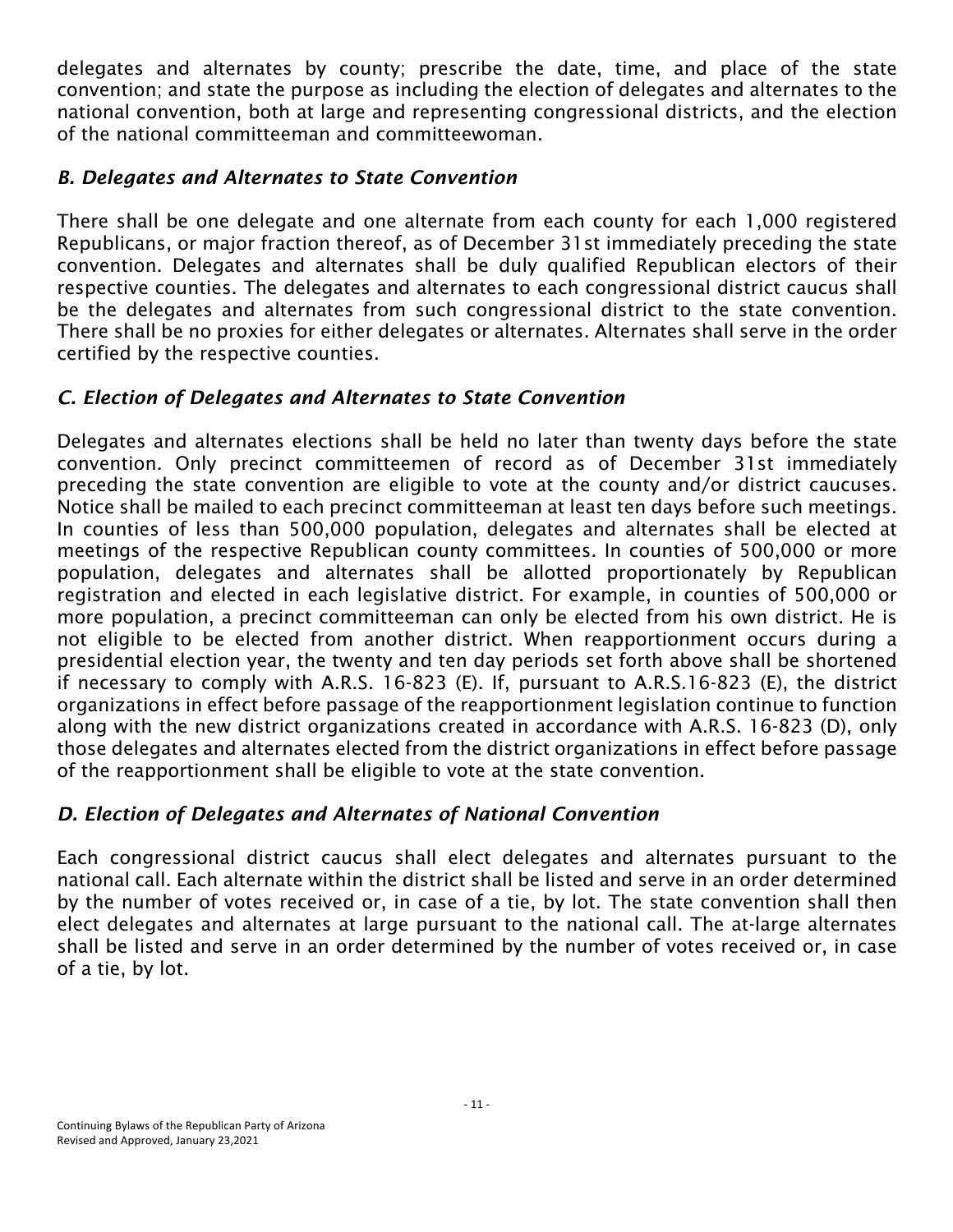# *E. Order of Business*

Unless otherwise determined by the Chairman, the following order of business shall be observed:

- 1. Call to order,
- 2. Invocation and Pledge of Allegiance,

3. Program (Speakers and committee reports may be scheduled to accommodate their schedules and to fill gaps, such as waiting for ballot counts, in the convention.),

- 4. Credentials Committee report and declaration of quorum,
- 5. Rules Committee report,
- 6. Congressional district caucuses,
- 7. Congressional district reports,
- 8. Election of at large delegates and alternates,
- 9. Election of national committeeman and committeewoman,

10. Other business.

11. Adjournment.

### *F. Resolutions*

### 1. Resolutions Committee

The state chairman shall appoint a resolutions committee for each state convention. The committee shall consist of the one member from each county with population under 500,000 and one member from each legislative district in counties with population over 500,000; each recommended by the respective county or district chairman.

#### 2. Procedures

Proposed resolutions, other than memorial, may be no more than 250 words long and must be submitted 45 days before the scheduled state convention in order to be considered by the resolutions committee. The committee may initiate, recommend, modify, or reject any resolution. Since the committee's purpose is to give the full assembly the benefit of its complete debate and mature judgment, motions to table or to close or limit debate will not be allowed. All resolutions submitted to the committee shall be sent with the committee's recommendation and vote count to each delegate and alternate delegate with the notice of the call of the state convention.

#### 3. Memorials

Resolutions memorializing deceased individuals may be submitted to the state chairman or executive director at any time.

#### 4. Floor Resolutions

Any resolution may be brought to the floor if it is sponsored by at least 20% of the delegates in person and who represent at least four counties. Each such resolution, unless previously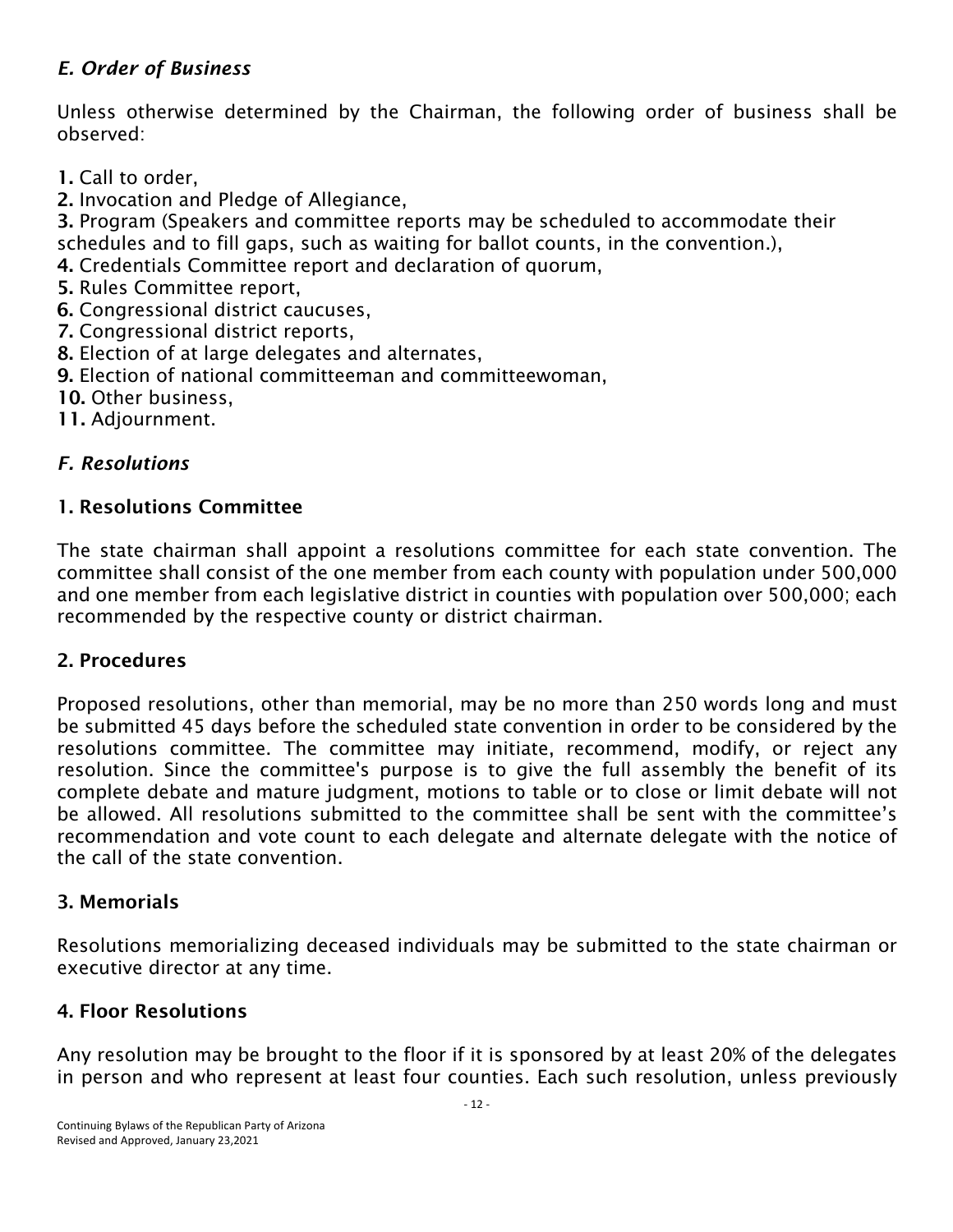submitted to the resolutions committee and included with the call, must be submitted in sufficient for all delegates.

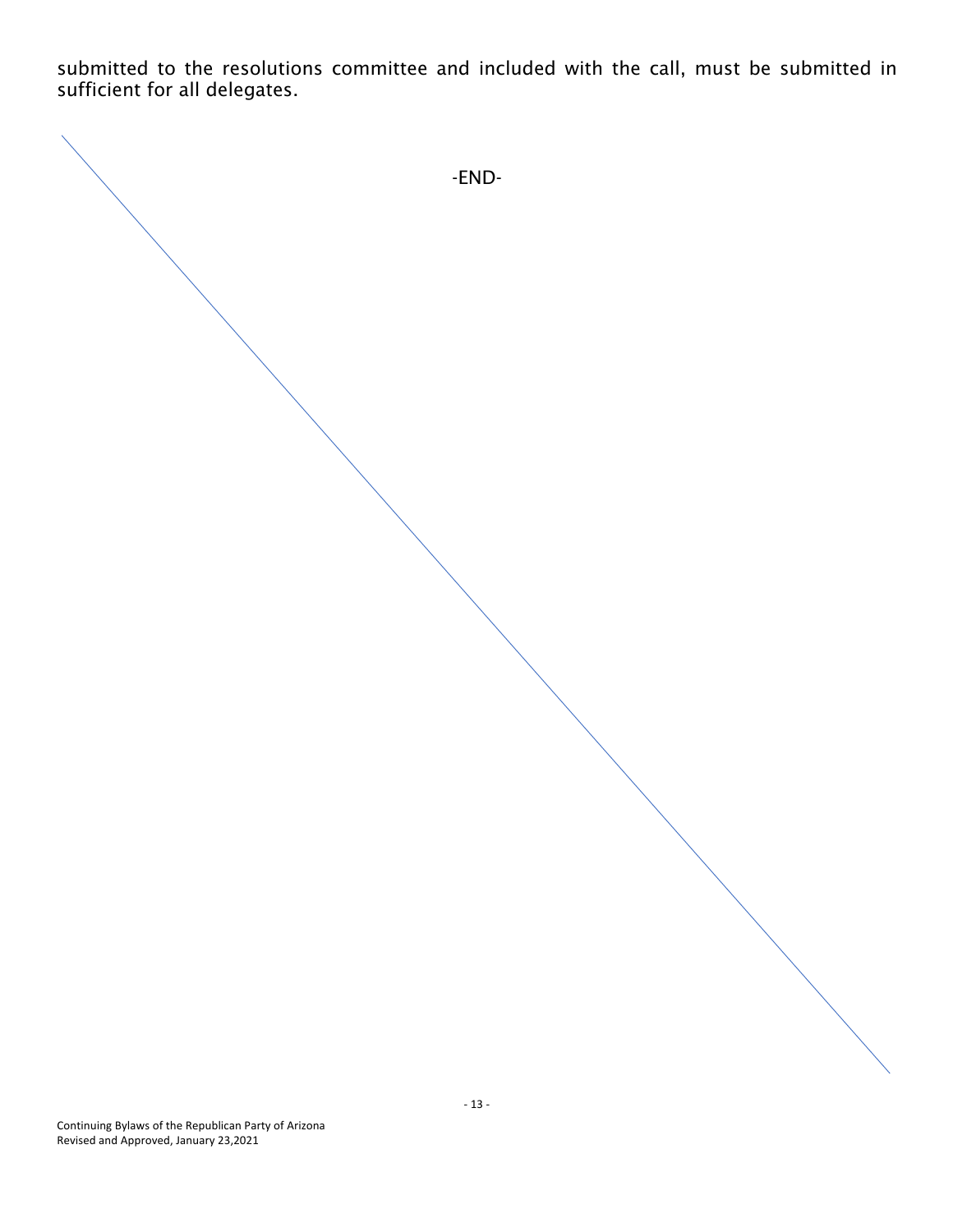#### Appendix

#### **OFFICIAL PROXY**

KNOW ALL MEN BY THESE PRESENTS:

That I,\_\_\_\_\_\_\_\_\_\_\_\_\_\_\_\_\_\_\_\_\_\_\_\_\_\_\_\_\_\_, the undersigned State Committeeman in Congressional District \_\_\_\_\_, \*Legislative District \_\_\_\_\_, and \_\_\_\_\_\_\_\_\_\_\_\_\_\_\_\_\_\_\_\_\_\_\_County, State of Arizona, do hereby constitute and appoint

(Print name of person attending meeting)

#### \_\_\_\_\_\_\_\_\_\_\_\_\_\_\_\_\_\_\_\_\_\_\_\_\_\_\_\_\_\_\_\_\_\_\_\_\_\_\_\_\_\_\_\_\_\_\_\_\_\_\_\_\_\_\_\_\_\_\_\_\_\_\_\_\_\_\_\_\_\_\_\_\_\_\_\_\_\_\_\_\_\_\_\_\_\_\_\_\_\_ (Print address of the appointee)

|                                                                                                                 | A registered Republican and qualified elector in the same Congressional District . *Legislative |  |
|-----------------------------------------------------------------------------------------------------------------|-------------------------------------------------------------------------------------------------|--|
|                                                                                                                 | County, State of Arizona, my attorney-in-fact and proxy to                                      |  |
| vote in my name and stead, at the scheduled                                                                     | meeting, of the Republican                                                                      |  |
| State Committee to be held on (date)                                                                            | at (time) __________________________at                                                          |  |
| the(location) <u>__________________</u>                                                                         | , for the transaction of any and all business that may                                          |  |
| properly come before the meeting, and I do hereby approve, ratify and confirm all of the acts of my said proxy. |                                                                                                 |  |
|                                                                                                                 |                                                                                                 |  |

WITNESS my hand this and this the day of the state of the state of the state of the state of the state of the state of the state of the state of the state of the state of the state of the state of the state of the state of

\_\_\_\_\_\_\_\_\_\_\_\_\_\_\_\_\_\_\_\_\_\_\_\_\_\_\_\_\_\_\_\_\_\_\_\_\_\_\_\_\_\_\_\_\_\_\_\_ Member of the Republican State Committee of Arizona

NOTE: The signature of the state committeeman shall be witnessed by two individuals other than the two principals **OR** attested to by a Notary Public.

\_\_\_\_\_\_\_\_\_\_\_\_\_\_\_\_\_\_\_\_\_\_\_\_\_\_\_\_\_\_\_\_\_\_\_\_\_\_ \_\_\_\_\_\_\_\_\_\_\_\_\_\_\_\_\_\_\_\_\_\_\_\_\_\_\_\_\_\_\_\_\_\_\_\_\_

\_\_\_\_\_\_\_\_\_\_\_\_\_\_\_\_\_\_\_\_\_\_\_\_\_\_\_\_\_\_\_\_\_\_\_\_\_\_ \_\_\_\_\_\_\_\_\_\_\_\_\_\_\_\_\_\_\_\_\_\_\_\_\_\_\_\_\_\_\_\_\_\_\_\_\_

\_\_\_\_\_\_\_\_\_\_\_\_\_\_\_\_\_\_\_\_\_\_\_\_\_\_\_\_\_\_\_\_\_\_\_\_\_\_ \_\_\_\_\_\_\_\_\_\_\_\_\_\_\_\_\_\_\_\_\_\_\_\_\_\_\_\_\_\_\_\_\_\_\_\_\_

Witness – print name Witness – print name

Witness – signature Witness – signature Witness – signature

Witness – phone number Witness – phone number

**(OR)** 

- 14 -

Continuing Bylaws of the Republican Party of Arizona Revised and Approved, January 23,2021